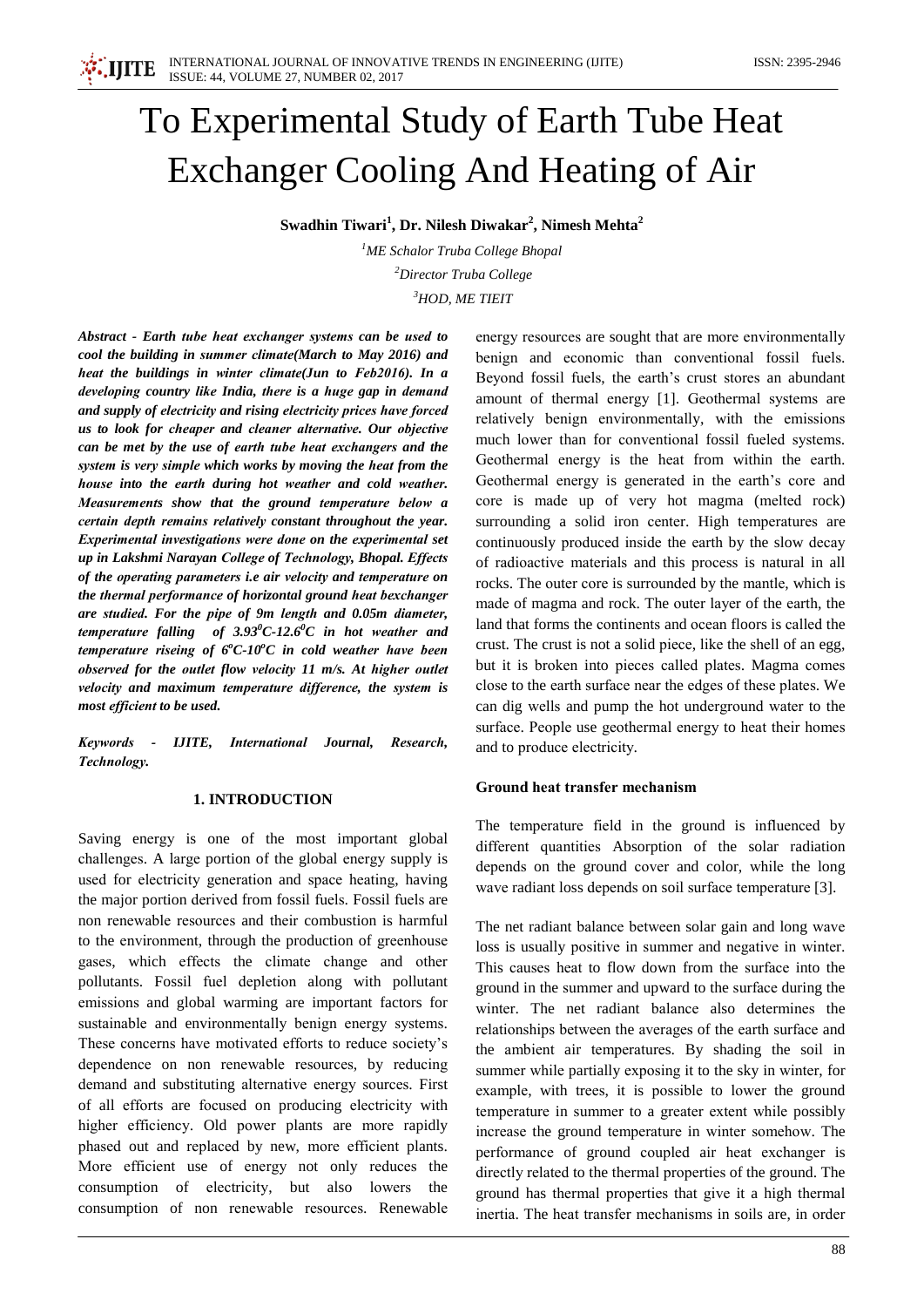of importance: conduction, convection and radiation. The temperature field in the ground depends on the soil type and the moisture contained respectively.

## 1.6 Types Of Ground Coupled Heat Exchangers

There are two general types of ground heat exchangers: open and closed. In an open system, the ground may be used directly to heat or cool a medium that may itself be used for space heating or cooling. Also, the ground may be used indirectly with the aid of a heat carrier medium that is circulated in a closed system.

## 1.6.1 Open systems:

In open systems, ambient air passes through tubes buried in the ground for preheating or pre-cooling and fresh fluid is circulated through the ground loop heat exchanger. This system provides ventilation while hopefully cooling or heating the building's interior.

## 1.6.2 Closed Systems:

In closed systems, both the ends of the pipe are kept inside the control environment, which can be a room in case of air and a tank in case of water, the system is said to be closed loop because the same fluid is passed continuously over and over through the loop.

Closed type ground heat exchangers can be either in horizontal, vertical or oblique position and a heat carrier medium is circulated within the heat exchanger.

# 1.6.3 Vertical loops system:

Vertical loops are generally more expensive to install, but require less piping than horizontal loops because the earth deeper down is cooler in summer and warmer in winter, compared to ambient temperature. Vertical type borehole heat exchangers can be classified into two basic types: (a) A pair of straight pipes having U-turn at the bottom side. (b) Coaxial or concentric pipe configuration in which one pipe is placed inside the pipe with bigger diameter.

# 1.7 Advantages and Disadvantages of Ground Heat Exchanger

# 1.7.1 Advantages:

1. The ground heat exchangers are very simple to use and easy to maintain.

2. In the long run, the low maintenance cost and the electricity cost saving make up for the initial investment.

3. Ground heat exchangers uses only the energy stored in the earth and have no harmful impact on the environment.

## 1.7.2 Disadvantages:

1. High initial investment cost.

2. Use of ground heat exchangers is recommended in new houses which has excellent insulation and air-tightness.

3. Space requirement is the major hindrance to the adoption of ground heat exchangers.

4. The design and installation of an effective ground heat exchange depends on the local geology and the heating or cooling requirements of the building and to get the benefit of a well designed system, one needs to consult a expert installer which increases the cost of the system

## **Literature review**

A literature has been reviewed on the earth tube heat exchanger technology.it has been observed that the research in this field mainly took place in the following area:

•Design of earth tube heat exchanger

- •Working
- •Energy seving

Girja saran and rattan jadhav[7] has conducted experiment on singal pass earth tube heat exchanger.they conducted experiment in ahmedabad gujrat (2000) india these found

If A single pass earth-tube heat exchanger (ETHE) was installed.and ETHE is made of 50 m long ms pipe of 10 cm nominal diameter and 3 mm wall thickness. ETHE is buried 3 m deep below surface. Ambient air is pumped through it by a 400 w blower. Air velocity in the pipe is 11 m/s. Air temperature is measured at the inlet of the pipe, in the middle  $(25 \text{ m})$ , and at the outlet  $(50 \text{ m})$ , by thermisters placed inside the pipe. Cooling tests were carried out three consecutive days in each month. On each day system was operated for 7 hours during the day and shut down for the night. Heating tests were carried out at night in January. And the result conclude that:

## • Tempreture:

ETHE was able to reduce the temperature of hot ambient air by as much as 14oC in May. The basic soil temperature in May was 26.6oC. It was able to warm up the cold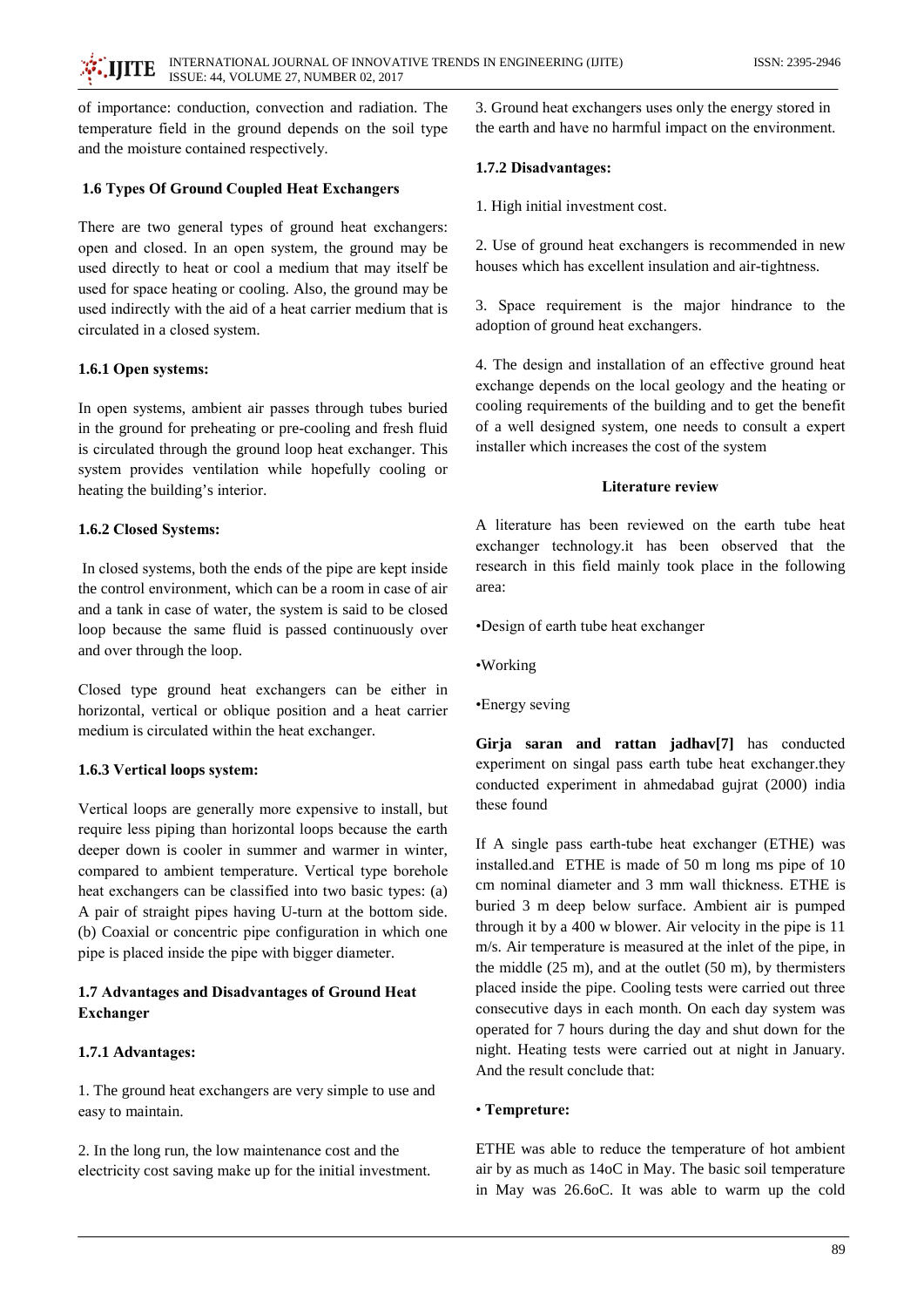ambient air by a similar amount in the nights of January. The basic soil temperature in January was 24.2oC.

## • The coefficient of performance (COP):

Coefficient of performance is one of the measures of heat exchanger efficiency. It is defined :

$$
COP = Q/Win
$$

 $Q =$ <sup>m</sup>a C<sub>p</sub> (T<sub>i</sub> -T<sub>o</sub>)

$$
c_p
$$
 = Specific heat of air ( $J / kg^{o}$ C)

 $Q_{out}$  = Rate at which heat is exchanged between hot air and cooler soil

 $W_i$  = Rate of energy input into the heat exchanger (energy used by blower)

 $m_a$  = Mass flow rate of (kg/s)

 $T_i$  = Temperature of air entering the tube ( $^{oC}$ )

 $T_0$  = Temprature of air at the outlet (<sup>oC)</sup>

In cooling mode averaged to 3.3. Cooling tests were of 7 hour continuous duration during the day.

In heating mode it averaged to 3.8. Heating tests were of 14 hour continuous duration through the night.

Fabrizio Ascione et al [8]: The experiment was conducted at three different cities of Italy and the performance evaluation was done for ground heat exchanger in both summer and winter conditions. The following conclusions were made out:

• The ground heat exchanger placed in the wet/humid soil gave the more encouraging results than the other two ground heat exchangers.

· Different materials like PVC, metal and concrete were used as tube materials showed no effect on the performance of the ground heat exchanger.

• Ground heat exchangers were tested at different air speeds but low speed of 8 m/s was preferred as it decreases the pressure drop inside the tubes and fan energy requirements.

Vikas Bansal et al [9] investigated the performance of horizontal earth pipe air heat exchanger for winter heating and effect of flow velocity and material of the pipe. A

transient and implicit model was developed to predict the performance of the earth air heat exchanger. The 23.42 m long earth tube was used and gave the heating in the range of 4.1-4.80C for flow velocities of 2-5 m/s. In this study it was concluded that the performance of the earth pipe air heat exchanger system did not got affected by the material of the buried pipe, so therefore a cheaper material can be used for making the pipe. The graphical representation of Temperature distribution along the length of the pipe for exit velocity 2.0 m/s for (a) steel pipe (b) PVC pipe shows Fig  $2.1$ 

## **DESIGN PARAMETERS**

## 3.1 Tube depth

The ground temperature is defined by the external climate and by the soil composition, its thermal properties and water content. The ground temperature fluctuates in time, but the amplitude of the fluctuation diminishes with increasing depth of the tubes, and deeper in the ground the temperature converges to a practically constant value throughout the year. On the basis of temperature distribution, ground has been distinguished into three zones  $[22]$ :

• Surface zone: This zone is extended up to 1m in which ground is very sensitive to external temperature.

• Shallow zone: This zone is extended up to 1-8 m depth and temperature is almost constant and remain close to the average annual air temperature.

• Deep zone: This zone is extended up to 20 m and ground temperature is practically constant.

Soil temperature at a depth of about 10 feet or more stays fairly constant throughout the year and stays equal to the average annual temperature [23]. After a depth of 3-4 m in the ground, temperature remains nearly constant [5].

## 3.2 Tube length, tube diameter and air flow rate:

The total surface area of the ground coupled air heat exchangers is a very important factor in a overall cooling capacity, which can be increased by two ways, either increasing the tube length or tube diameter [8]. Optimum tube diameter varies widely with tube length, tube costs, flow velocity and mass flow rate. A diameter should be selected that it can balance the thermal and economic factors for the best performance at the lowest cost. The optimum is determined by the actual cost of the tube and the excavation. Excavation costs in particular vary greatly from one location and soil type to another. The optimum tube length was determined by passing the air from the blower at different lengths. The air was passed through the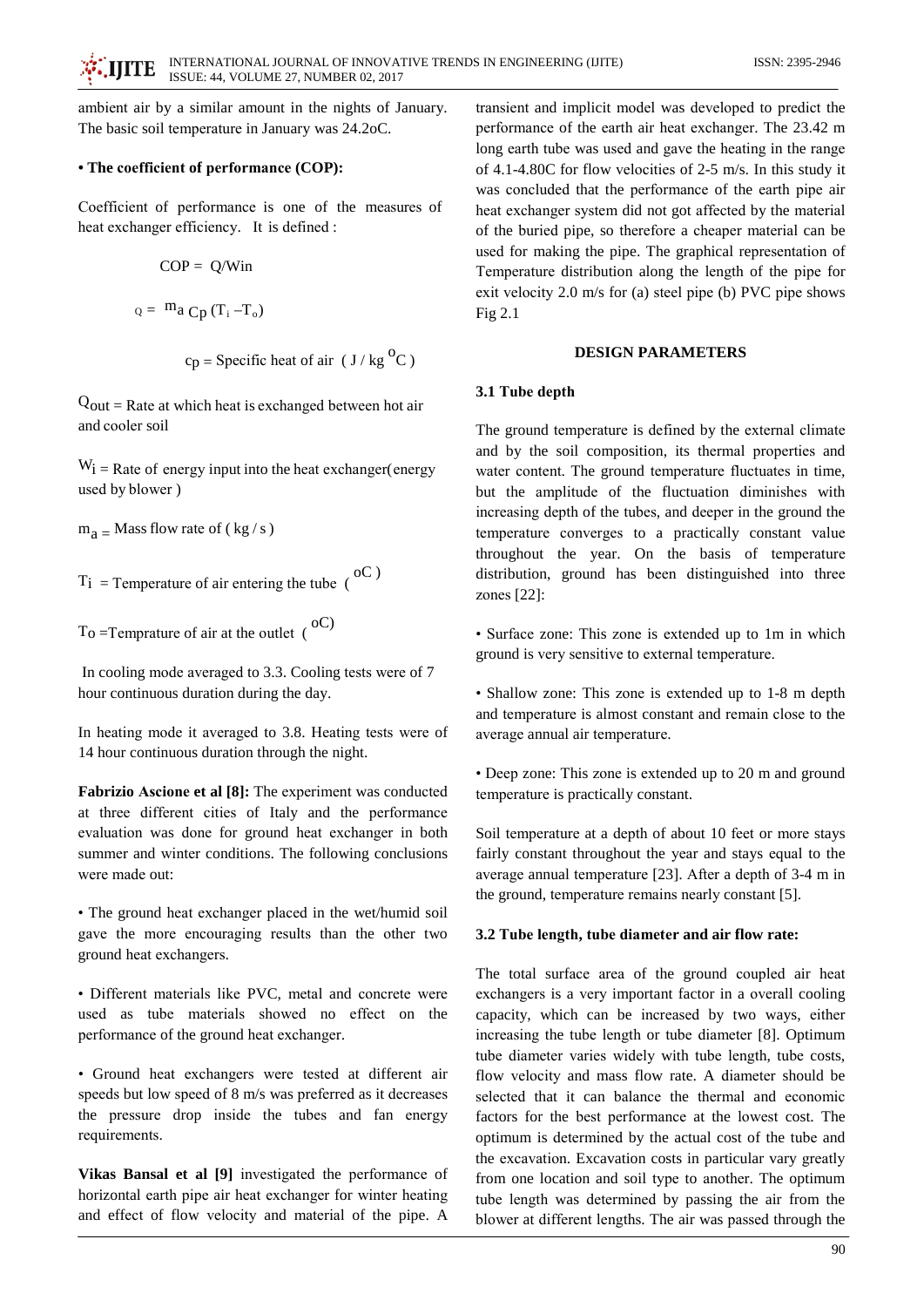inlet at the minimum speed of the blower i.e 7 m/s and at the length of  $9 \text{ m}$ , the outlet velocity was 1.8 m/s, any further increase in length used to reduce the velocity at outlet which was not required. The 5 cm diameter pipe was considered for the experiment.

## 3.3 Tube material

Various factors need to be considered while deciding upon the material of the pipe for this system. There can be many options while selecting the material of the pipe to be used with the system. As the pipe has to be buried underground, it is not easy to replace the pipe often. Hence the longevity of the pipe is of utmost importance while taking care of the heat transfer characteristics of the system. There was a wide range of materials available for the selection for use in our system.

## •Mild Steel (MS)

Mild steel is untreated and usually hot or cold rolled or in the case of pipe extruded while molten. Low carbon content and rusts in humid weather and can be bent easier than other steel. Its not black pipe used for gas, its not case hardened with cyanide, its not galvanized with zinc plating, its not blued like used for guns, its not cast like for cast iron furniture. Its the most affordable type of steel.

Mild steel pipe refers to the content of less than 0.25% carbon steel because of its low strength, low hardness and soft. It includes most of the part of ordinary carbon steel and high-quality carbon structural steel, mostly without heat treatment used in engineering structures, some carburizing heat treatment and other mechanical parts required for wear.

## $\cdot$  Copper

Copper is usually the best choice for designing materials for heat transfer. The various advantages of using copper for such systems are mainly because of its high thermal conductivity. It is also resistant to corrosion by liquids. But one key disadvantage of using copper for our system was its high price. Moreover, it is generally not suitable for applications where high forces are applied on these pipes as these pipes are prone to bending.

## •**Aluminium**

Aluminium is known for its high thermal conductivity and thus was actively considered for use in our system. It is found freely in the earth's crust but never found free. It is a good conductor of heat and electricity. But as in case of copper, the cost of aluminium is very high and makes it unsuitable for our system where we are concerning ourselves with cost effectiveness of the overall set-up.

#### •<sup>Concrete</sup>

Concrete-mix pipes are obtained by mixing cement with concrete in adequate proportions and using reinforcements of steel wire or steel bars. These pipes are of high strength and are resistant to corrosion from various environmental factors.

But they have an inherent property of porosity that will induce losses for our system. Because of porosity, although they will be better able to transfer heat but a lot of fluid will be lost to diffusion through the walls of the concrete pipe. Thus, these pipes might not prove to be efficient.

#### • Poly-vinyl Chloride (PVC)

Poly-vinyl chloride or PVC pipes have started being used widely in home applications and transfer of highly reactive chemical substances in various industrial plants. Their nonreactivity with a wide range of chemicals and environmental agents has made them increasingly popular with a wide range of applications. Their other advantages include the ease of handling because of their light weight. Moreover they have good ageing properties. But at temperatures higher than 800C these pipes tend to become soft. They have high coefficient of thermal expansion. But since we will require our system to cool environment air only, we will not encounter such high temperatures. The main factor for considering PVC pipe was its durability and cost.

#### **Experimental Set Up**

## **Description Of The Set-Up**

For the experimental work we used MS pipe of 5 cm diameter and was buried at a depth of 3meters. A blower was used to drive the air through the pipe which was circulated throughout the pipe. A vane type anemometer and thermocouple was used to measure the velocity and temperature of the air respectively. The thermocouple was attached with the Temp. sensor.



Schematic Representation of Experimental Set up